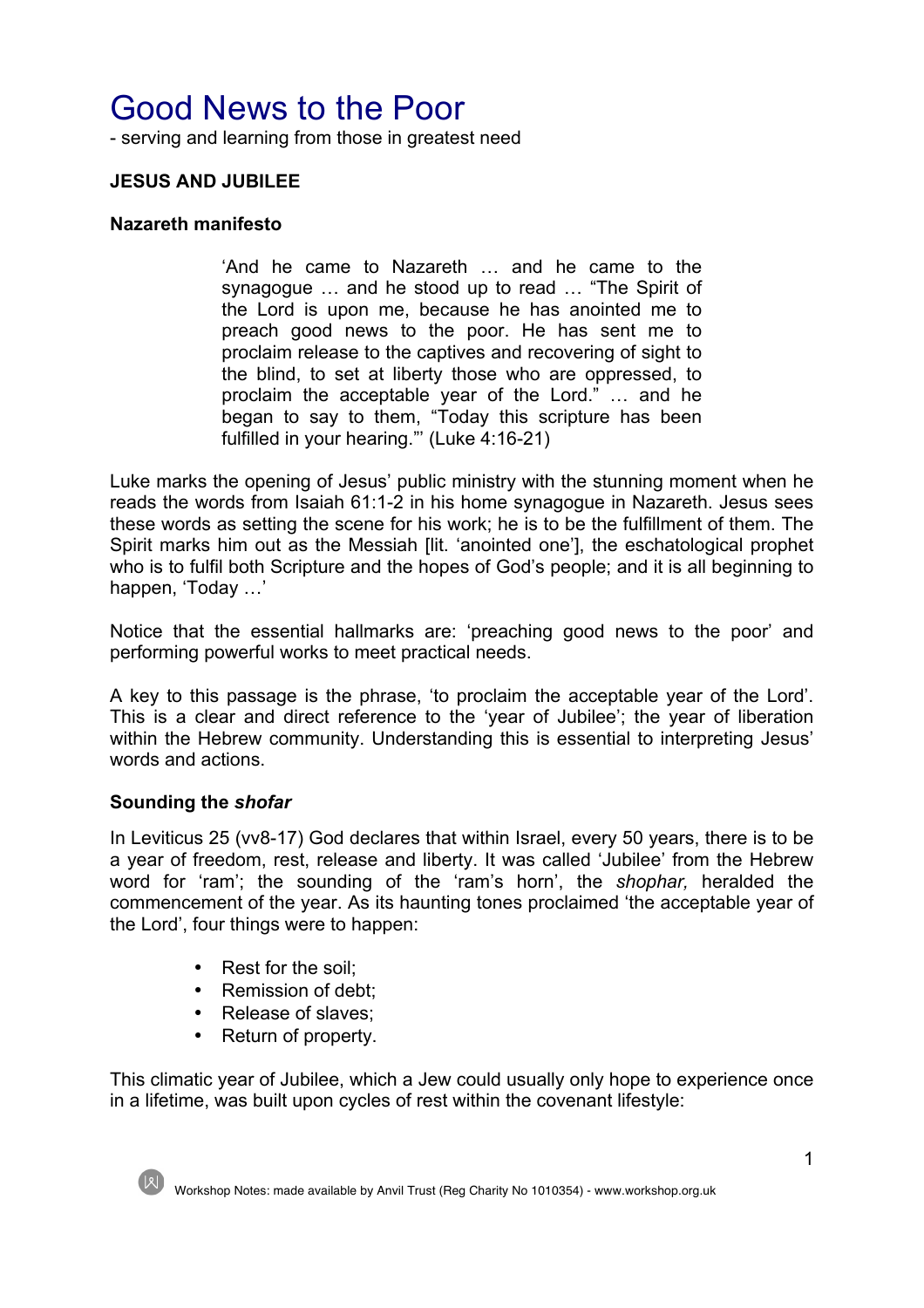- **Sabbath day:** rest every seven days;
- **Sabbatical year:** rest every seven years (soil, debt, slaves);
- **Jubilee year:** restoration every 50 years (7x7 years).

Jubilee is one of the most radical ideas in the Bible; so radical that some doubt if it was ever really practiced! But it proclaims some vital divine principles about property and poverty; and it sets the vital environment to Jesus' work:

- Yahweh recognised that injustices would enter the covenant community and so built in a liberating mechanism to put things right and make things just
- Jubilee makes the vital point that it is Yahweh, not people, who own the land, 'The land is not to be sold in perpetuity, for the land is mine; for you are strangers and sojourners with me' [Lev 25:23]
- Jubilee gives people their dignity; it allows the poor to meet their own needs and determine their own destiny rather than depending on charity
- It is not without significance that the *shophar* sounded the proclamation of Jubilee on the Day of Atonement (*Yom Kippur*, Ley 25:9); relationships with God were right, now human relationships were to be put right. Also an important link with Jesus identifying his ministry with Jubilee

Imagine how the slaves, the landless and the debtors felt at Jubilee! Imagine how the landowners, the bankers and the slave-owners felt at Jubilee! It sorted out deep and basic attitudes in the human heart.

## **Gospel: Jubilee : Shalom**

'Are you the one John said was going to come, or should we expect someone else?'

'At that very time Jesus cured many people of their sicknesses, diseases and evil spirits and gave sight to many blind people.'

'Go back and tell John what you have seen and heard; the blind can see, the lame can walk, lepers are cleansed, the deaf can hear, the dead are raised, the good news is preached to the poor. Happy are those who have no doubts about me.' [Luke 7:18-23 / Matt 11:2-19]

The question is a simple but important one, 'Is Jesus the Messiah?' The answer, according to Jesus is equally simple, 'Look at the evidence!' The Jews, of course, were looking primarily for a military conqueror to overthrow their enemies; this is why so few accepted him as Messiah. Jesus, drawing from important ideas in Isaiah

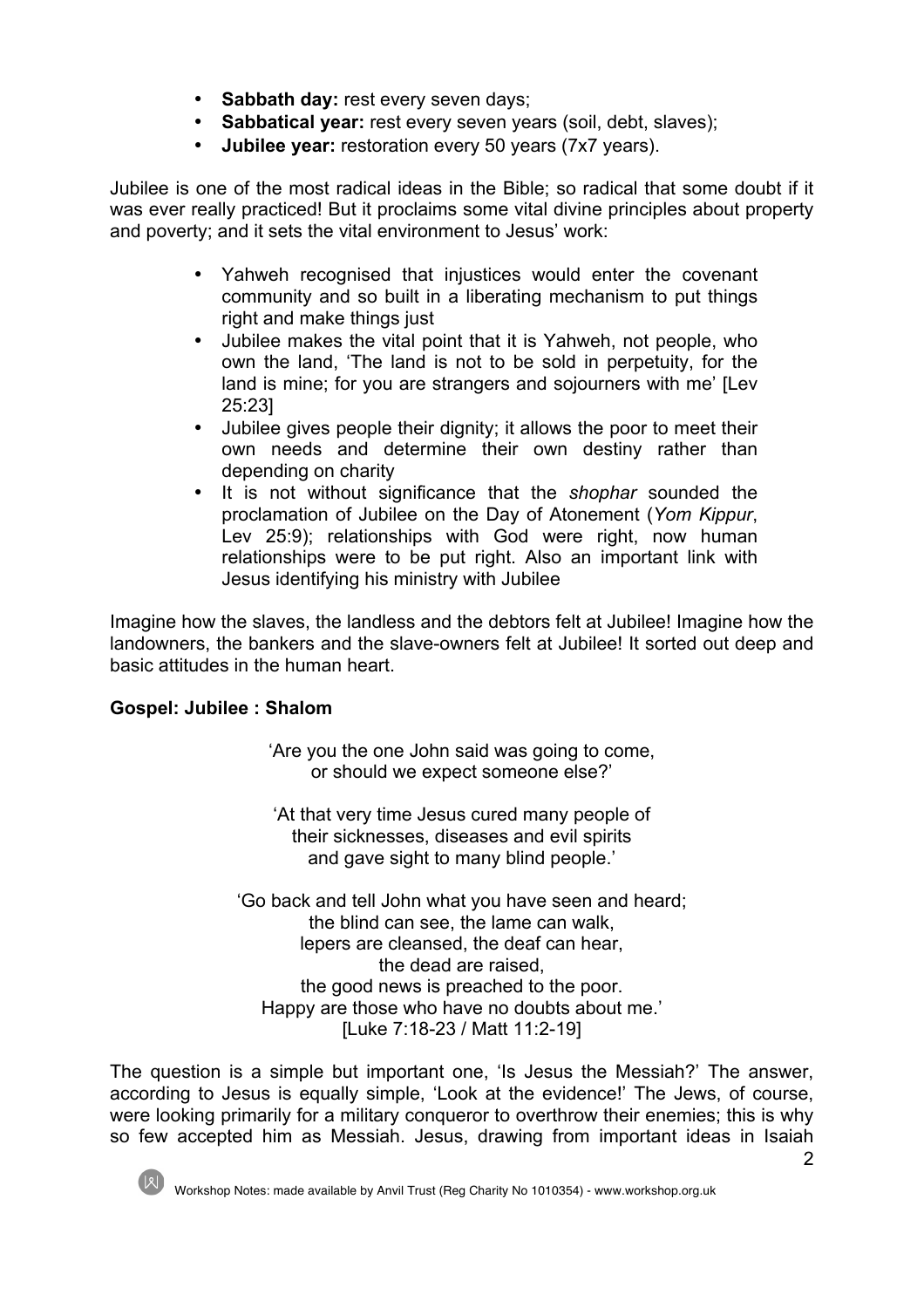$[26:19: 29:18-19: 35:5-6: 61:1]$  shows that the signs of the Messiah are found in meeting the needs of the poor; a spiritual and physical victory greater than any political military conquest.

In Jesus' Nazareth manifesto, in his reply to John and throughout his public ministry we see the signs and character of the kingdom of God declared and illustrated among the poor, the needy and the disenfranchised.

In Jesus we see again Yahweh the herald leaping upon the hilltops with the good news of victory and peace [cf. Isa 52:7-12]. Nor is he simply bringing information, but the gospel of *shalom*. As in the ancient expectation, the *euangelion* is bringing the fruits of peace into tangible reality. 'Go and tell John what you have seen and heard'.

In Jesus we see the essential elements of *shalom*: meeting material needs, establishing social justice and the call to personal integrity as central. In the ministry of Jesus, the practical and eschatological dimensions of *shalom* come together dramatically, in fact they come to life!

In Jesus we see the announcement of the kingdom of God, the preaching of the gospel, as the proclamation of God's eschatological Jubilee on every hand:

## § **Rest for people and land:**

- Luke 12:29-31 'Don't be anxious …'
- Luke 9:10-17 'Give them [multitude] something to eat …'
- § **Remission of debt:**
	- Luke 5:17-26 'Man, your sins are forgiven you …'
	- Luke 7:36-50 'Her sins, which were many, are forgiven …'

#### § **Release of captives:**

- Luke 13:16-17 'Ought not this woman… be loosed …?'
- Mt 18:18 'Whatever is loosed on earth ... is loosed in heaven'

#### § **Restoration of property:**

- Luke 19:1-10 'Half my goods I give to the poor' [Zacchaeus]
- Luke 19:45 'My house a house of prayer' ITemple cleansing 1

These, plus the quotations earlier, are just a few examples of the themes unfolding powerfully in Jesus' ministry. They not only set the scene to understanding Jesus' emphasis, but are also to set the agenda for the church.

## **GOD AND THE POOR**

#### **The poor and the faithful**

In Hebrew society, like all societies, there were many poor people. While the covenant endeavoured to protect the poor its precepts were often neglected. Poverty was due to natural disasters, bad harvests, enemy invasion, exploitation by the rich,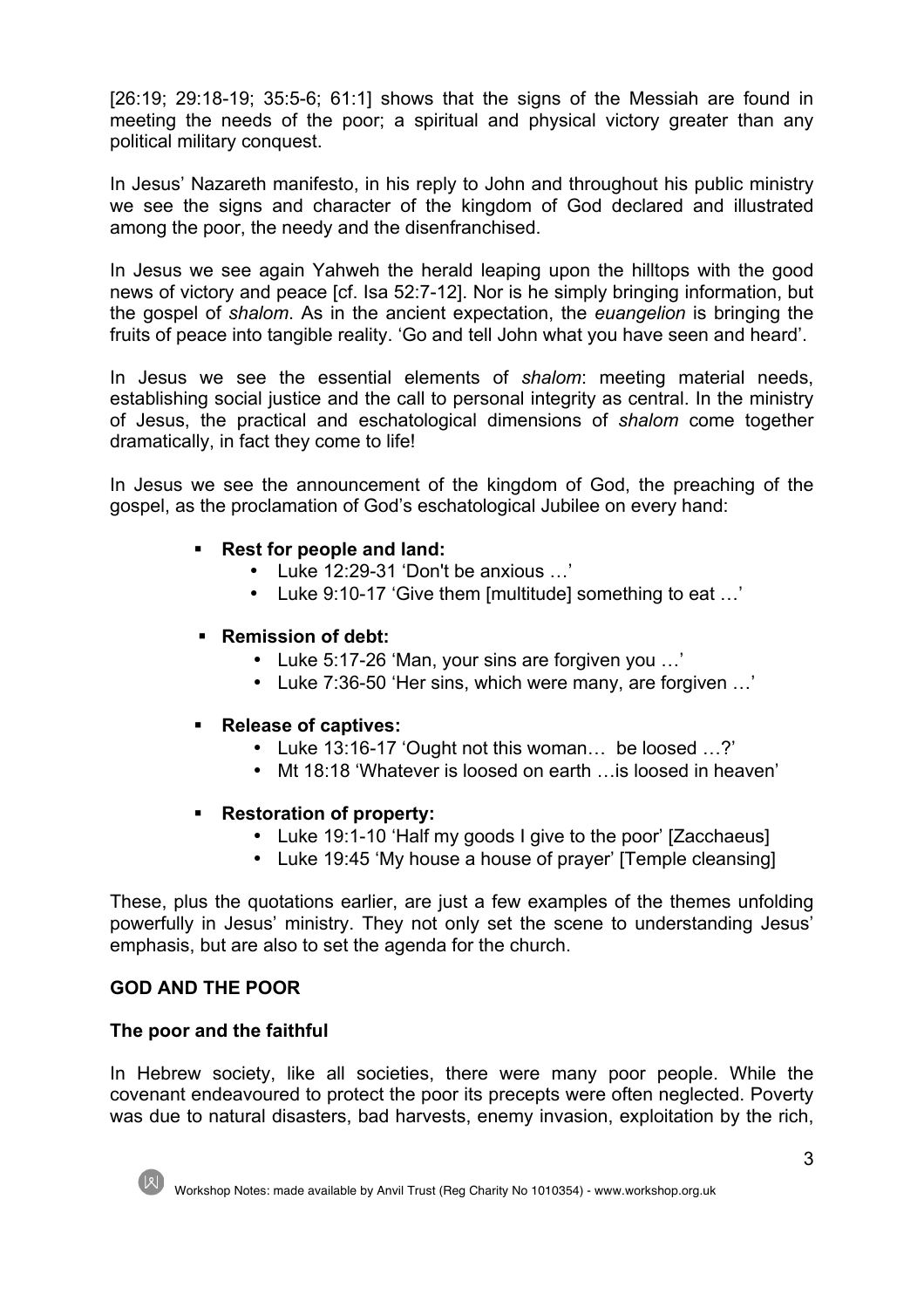sickness and death in the family. The poor were most likely to be the fatherless, the widow and the landless alien [Heb *gerim*]. The poor are those who have to beg; they are completely destitute (see Job 24:1-12). Other senses of poverty that come through the biblical text are: dependent, lowly, weak, famished.

In contrast, in Hebrew history, the word 'poor' *also* became a synonym for the 'pious (righteous) person'; those who describe themselves as the poor and needy in the face of hostility from the wicked. They do not believe in violence and so they call upon God for help:

> 'Incline your ear O Lord and answer me, for I am poor and needy. Preserve my life, for I am godly; save your servant who trusts in you.' [Ps 86:1-2; cf. 12:5; 37:1-40]

By the time of Jesus, the 'poor' has become a way of referring to those who humbly trust God, even though their faithfulness to him means oppression and material disadvantage. They are 'empty before God'.

In Jesus these two themes converge. In his day there was enormous poverty; over 40% taxation and many landless peasants. There were also many ordinary people patiently waiting for God to save them [like Simeon and Hannah]. Jesus proclaims to both:

To the spiritually faithful Jesus proclaims that God is making his move, 'the time is fulfilled'. To the destitute he declares that God is moving in power to meet their needs. Those who have nothing are often prepared to recognise God more clearly than the comfortable. So spiritual hunger and physical need are both on God's agenda.

## **Blessed are the poor**

There is nothing at all 'blessed' or 'spiritual' about being poor; it is something God wants to free all people from. However, at the same time there is something profound and mysterious about God's relationship with the poor. It is quite clear from Scripture that he has a special identity and empathy with them:

- 'To oppress the poor is to insult their Maker' [Prov 14:31]
- 'One who is kind to the poor lends to the Lord' [Prov 19:17]

In the incarnation God becomes a human being, and in so doing he does not simply become a person, but poor [2 Cor 8:9]. His parents could only offer pigeons as a sacrifice [Luke 2:24]. He was a refugee [Matt 2:13-15]. He was a wandering teacher with no income or permanent dwelling [Matt 8:20]. His disciples were relatively uneducated people [Acts 4:13]. He offered his identity with the poor, as a sign that he was Messiah, but recognised it was also a possible offence [Matt 11:2-19]. The heart of the atonement is God identifying with the poor and suffering as a slave; while at

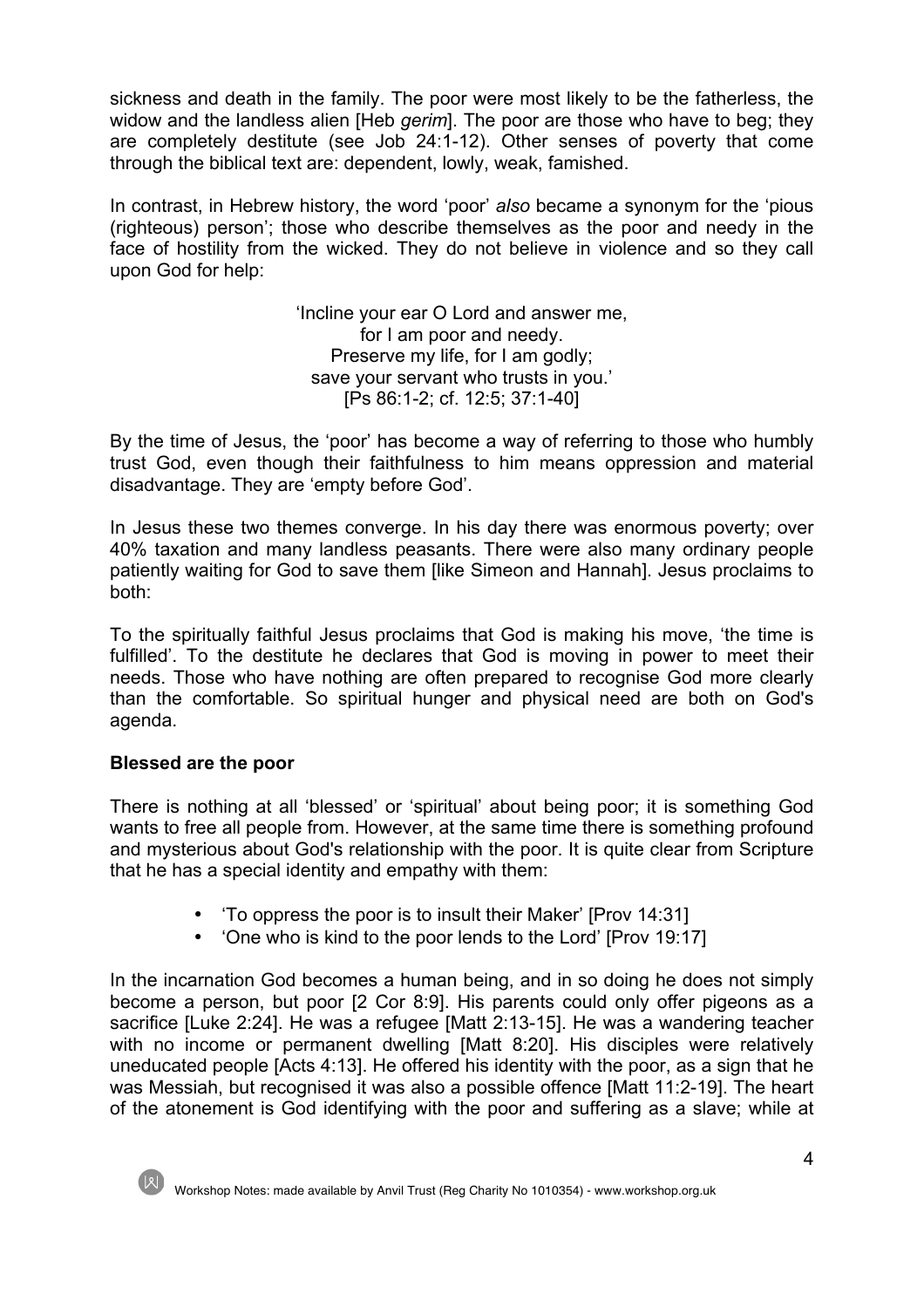the same time smashing the forces that bind them, setting them free and making many rich.

Time and again God selects the weak and the powerless to pour out his blessings upon, and to fulfill his purposes through:

- God chose insignificant Israel because he loved her [Deut 7:7-8];
- The church is made up of insignificant people [1 Cor 1:26-29];
- God has chosen the poor to be rich in faith [Jas 2:1-7];
- God's strength is perfected in weakness [2 Cor 12:9].

There seems to be a wonderful mystery at work here:

- The poor are wholly dependent on God;
	- a sign of how God wants all people to be
- $\blacksquare$  The poor are often more sensitive to God;<sup>1</sup>
	- therefore more ready to receive from him
- The poor have such deeply rooted needs;
	- God just longs to bless them
- The poor constantly challenge the community;
	- how we treat them is a sign of our spirituality.

Throughout history God has always been found most clearly among the poor. The poor need the people of God to meet them in their distress. The people of God need the poor to challenge them about true spiritual values and attitudes.

## **The fast God chooses**

The Bible is quite clear that material wealth is one of the many ways in which God blesses people [Gen 13:2; Ps 112:1, 3; 1Tim 6:17; etc.]. However, riches are a very real danger. The rich can fail to acknowledge God as its source [Deut 8:17-18]; trust in their riches [Ps 52:7]; become covetous for more [Exod 20:17], which is the root of evil [1 Tim 6:9-10]. You cannot serve God and riches [Matt 6:24]. The fact it is easier for a camel to go through the needle's eye than a rich person to enter the kingdom shows the profound spiritual dangers of riches [Mark 10:23-27].

The possession of wealth brings serious responsibility. The rich must see themselves as nothing more than stewards, servants of the bounty, which has God as its source. The presence of the poor gives them a constant opportunity to share bountifully with others the way God has shared generously with them.

The rich are frequently oppressors [Ps 10:1-18; Isa 3:14-25; Jer 5:26-29; 22:13-19; Ezek 16:49-50; Luke 6:20-25; Jas 5:3-5].

There is no true spirituality if there is no love and generosity towards the poor:

<sup>&</sup>lt;sup>1</sup> This is said with a clear recognition that the poor may well take an embittered attitude towards God due to their circumstances.

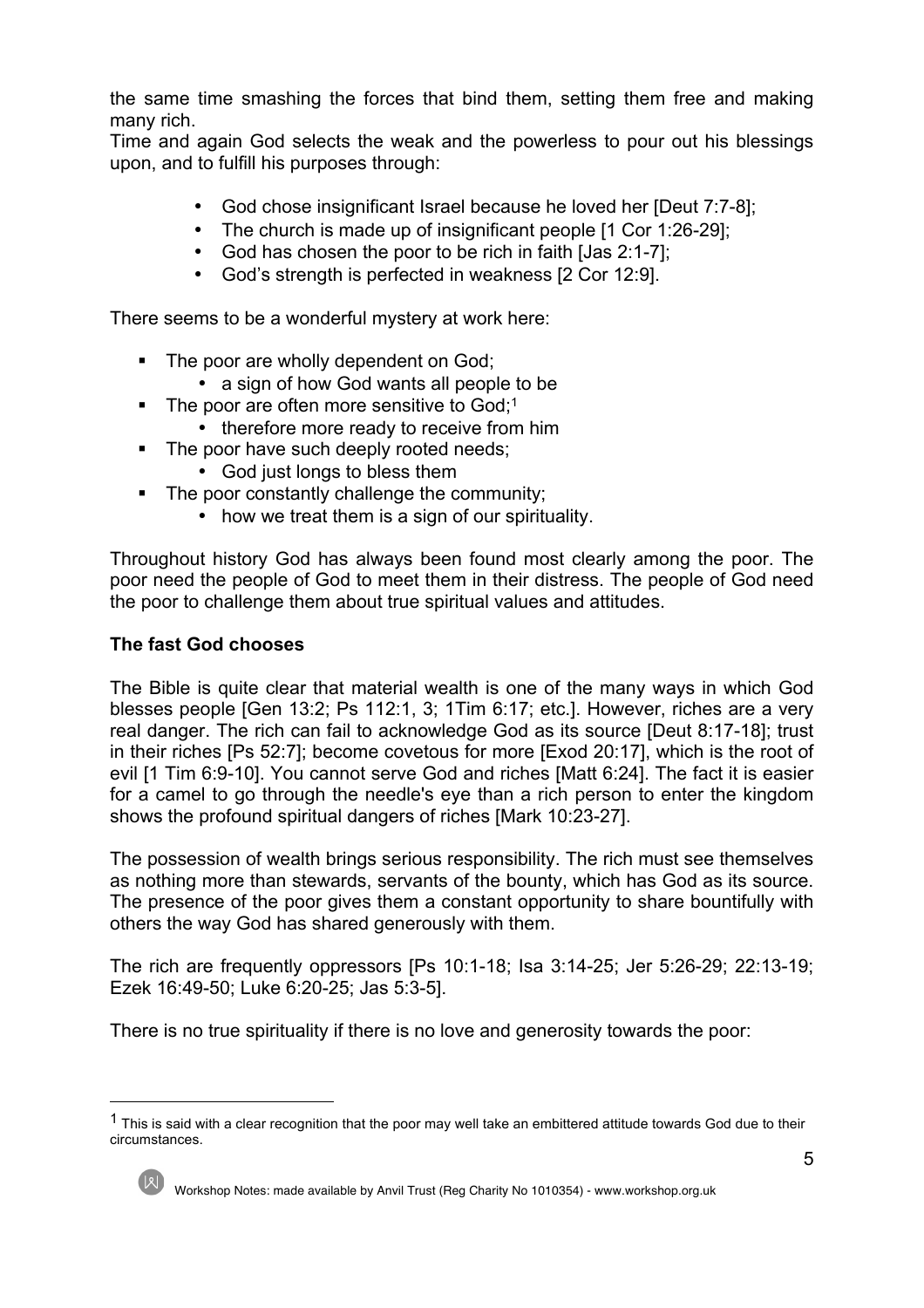'Is not this the fast that I choose: to loose the bonds of wickedness, to undo the thongs of the yoke, to let the oppressed go free, and to break every yoke? Is it not to share your bread with the hungry, and bring the homeless poor into your house?' [Isa 58:3-7]

The whole of Scripture is clear in its command to love and meet the needs of the poor, irrespective of their response in return:

'You shall not wrong the stranger or oppress them, for you were strangers in the land of Egypt. You shall not afflict a widow or orphan. If you do afflict them, and they cry out to me, I will surely hear their cry; and my wrath will burn …' (Exod 22:21-24)

'For the Lord your God is God of gods and Lord of lords, the great, the mighty, the terrible God, who is not partial and takes no bribe. He executes justice for the fatherless and the widow, and loves the sojourner, giving them food and clothing.' (Deut 10:17-18)

'When you give a dinner or a banquet, do not invite your friends … But when you give a feast, invite the poor, the maimed, the lame, the blind, and you will be blessed because they cannot repay you.' (Luke 14:12- 14)

'Lend expecting nothing in return; and your reward will be great, and you will be children of the Most High; for he is kind to the ungrateful and the selfish.' (Luke 6:35-36)

#### **CHURCH AND SHARING**

#### **All things in common**

'The company of believers were united in heart and mind. No one said that any of the things they possessed were their own, but they all shared with one another everything they had.' (Acts 4:32)

All the evidence of the book of Acts points to the fact that the early Christians continued the economic sharing practised by Jesus [cf. 2:43-47; 4:32-37; 5:1-11; 6:1-7].

> '… all who believed were together and had all things in common.' [2:44]

'There was no needy person among them, for as many as possessed land or houses sold them .. and distribution was made to each as any had need.' [4:34-35]

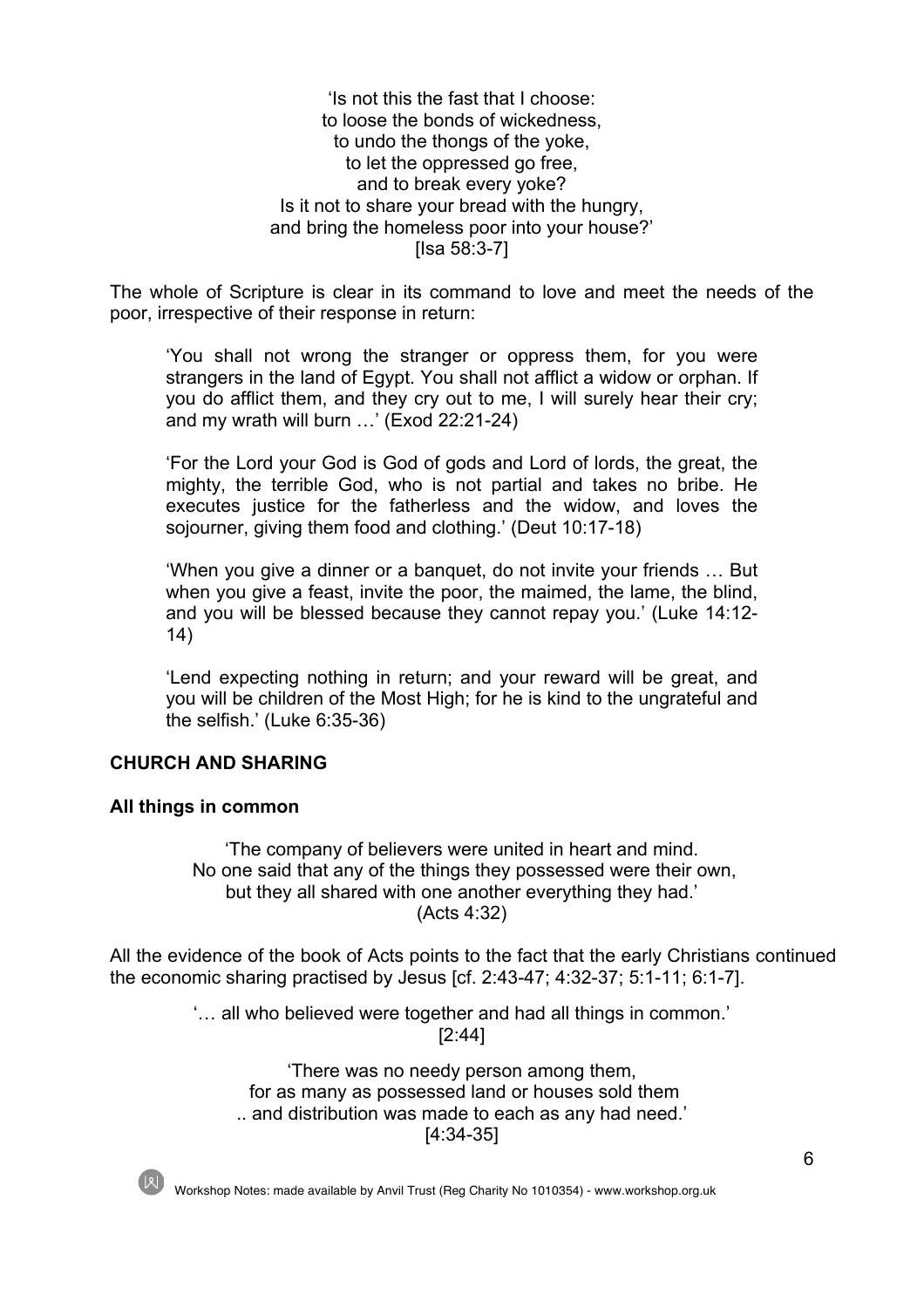Even today we can still feel the joyful enthusiasm communicated by these words. There was no coercion or obligation to act like this [5:4]. It was not the abolition of private property. Nor was it a one-off act; 2:45 and 4:34 should be translated, 'They often sold possessions …' and 'They were in the habit of regularly bringing the proceeds of what was being sold.' The key word that underlies their extravagant behaviour is the Greek word *koinonia*, which has the sense of 'sharing equally together'. There was this sense of being one family, one body, and so 'no one considered any of the things they possessed as their own' and all needs were met.

This behaviour was not restricted to Jerusalem. It was practised in all the communities of faith. In time the Christians in Judea began to face hardship and we see the other churches responding to their needs. The hardship was probably due to:

- Many old and poor people living in Jerusalem;
- A famine between 44 and 48 CE;
- Persecution which scattered many of the Christians elsewhere;
- Growing employment discrimination against Christians.

We no longer see sharing within a church, but sharing within the church; Gentile and Jewish believers meeting one another's needs.

> 'So the disciples [in Antioch] agreed to make a contribution, each according to their means, for the relief of their fellow Christians in Judea,' [Acts 11:29]

In 2 Corinthians 8 and 9 we have the clearest picture of New Testament church giving to meet the needs of the poor:

> '… their joy was so great that they were extremely generous in their giving, even though they are very poor. I assure you they gave as much as they could, and even more ... of their own free will'. [8:2-3]

> 'If you are eager to give, God will accept your gift on the basis of what you have, not on what you have not … as a matter of equality your abundance at this time should supply their need, so that their abundance may supply your need, that there may be equality.' [8:12-15]

> 'Each one should give as they have decided, not with regret or out of a sense of duty; for God loves the person who gives gladly. For God is able to give you more than you need, so that you will always have all you need for yourselves and more than enough for every good cause.' [9:7-8]

This is free, joyful giving to meet the needs of others. There is no obligation other than that of love out of the measure and as a sign of how God has blessed them [1 Cor 16:2]. This is *koinonia*.

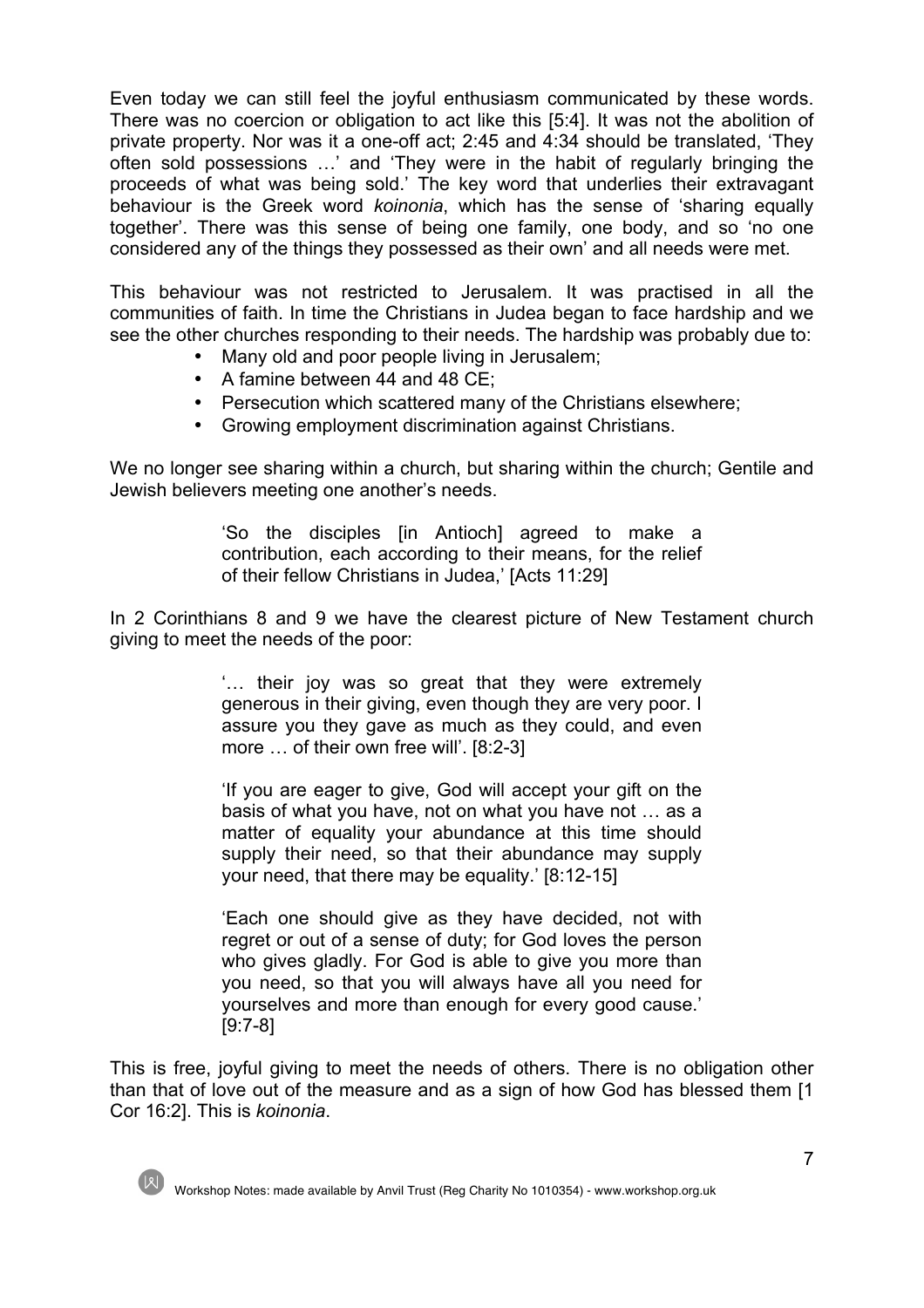## **Imitating God's kindness**

'By loving you will be an imitator of God's kindness … whoever takes upon themselves the burden of their neighbour, who wills to benefit another who is worse off … who takes the things he has received from God and distributes them to those who are in need, this person becomes a god to the ones who receive. They are an imitator of God,' [Epistle of Diognetus]

The worship of the Christians in the early centuries was not just the sacrifices of praise and thanksgiving but working and giving to relieve human suffering and need. In doing so they saw themselves as imitating how God acts. We let them speak for themselves:

## § **Attitude:**

'Kindness to people on behalf of God is the only suitable sacrifice to God. He does not hear the prayer of the person who does not hear people in their need.' [Sextus]

'Let the strong take care of the weak … Let the rich minister to the poor … Let the wise show their wisdom, not in words but in deeds.' [Clement of Rome]

'All things are common, and the rich are not to be avaricious … And it is not right for one to live in luxury, while many are in want. How much more glorious it is to do good to many than live sumptuously! How much wiser to spend money on human beings than on jewels and gold!' [Clement of Alexandria]

#### § **Impartiality:**

'Do good, and give liberally to all who are in need from the wages God gives you. Do not hesitate about to whom you should give. Give to all. For God wishes gifts to be made to all out of his bounties.' [Hermas]

'The Lord said to love not only our neighbours but our enemies, and to be givers and sharers not only with the good but also to be liberal givers toward those who take away our possessions.' [Irenaeus]

'Do not judge who is worthy and who unworthy, for it is possible for you to be mistaken in your opinion. In the uncertainty of ignorance it is better to do good to the unworthy for the sake of the worthy than by guarding against those who are less good not to encounter the good. For by being sparing and trying to test those who are well deserving or not, it is possible for you to neglect some who are loved by God.' [Clement of Alexander]

#### § **Giving:**

'Instead of the tithes which the law commanded, the Lord said to divide everything we have with the poor.' [Irenaeus]

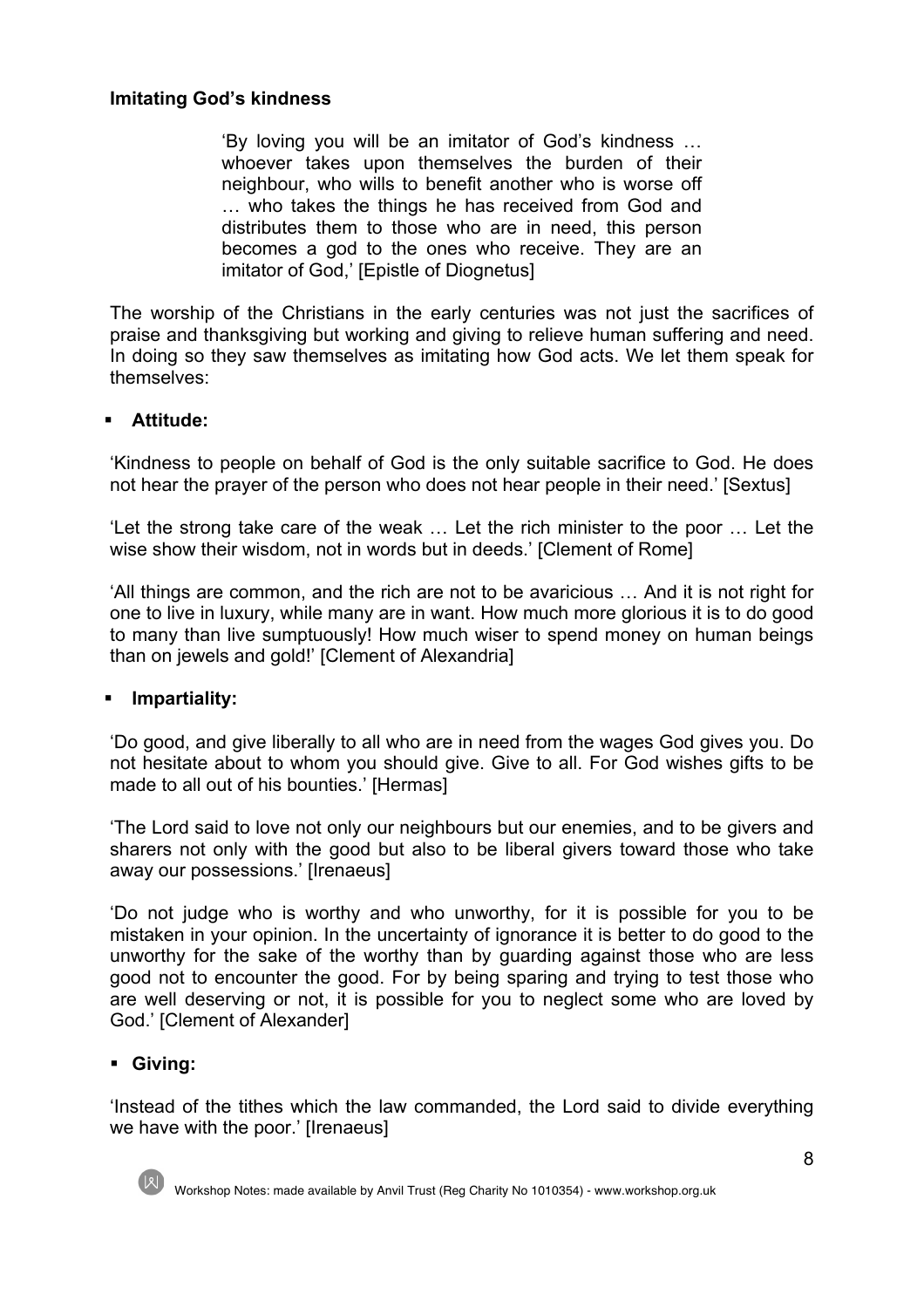'The contributions into the church's treasury are the trust funds of piety … for feeding and burying the poor, for boys and girls destitute of property and parents; and for old people confined to the house and victims of shipwreck; and any who are in the mines … and in prison … So great a work of love burns a brand upon us. "See how they love one another".' [Tertullian]

## § **Widows and orphans:**

'Christians love one another. They do not overlook the widow, and they save the orphan. The person who has shares ungrudgingly with those who do not have.' [Aristides]

'Widows are not to be neglected. You, after the Lord, be their protector.' [Ignatius]

## § **Hospitality:**

'When they see strangers, they take them under their own roof and rejoice over them as a true family member.' [Aristides]

'The bishops always by their ministry ceaselessly shelter the destitute and the widows and always conduct their lives in purity. All these therefore will always be sheltered by the Lord.' [Hermas]

#### § **Burial:**

'When they see one of their poor has died they bury them.' [Aristides]

## § **Prisoners:**

'If they hear some are condemned or imprisoned on account of the name of their Lord, they contribute to those condemned and send them what they need, and if possible redeem them.' [Aristides]

'At dawn there were seen waiting at the prison aged widows and orphan children; their leaders even slept inside with [the prisoner], having bribed the guards.' [Lucian of Samosata]

#### § **Fasting:**

'If there is any that is a slave or a poor man, the Christians fast for two or three days and what they were going to eat themselves they send to them.' [Aristides]

'On the day you fast you shall taste nothing but bread and water. Of the foods you were going to eat, reckon how much all the food of the day on which you were going to fast would cost and give the amount to a widow or orphan or one in need.' [Hermas]

## § **Self sacrifice:**

'We know many among us who have given themselves into bondage in order that they might ransom others. Many delivered themselves into slavery and taking their price provided food for others.' [Clement of Rome]

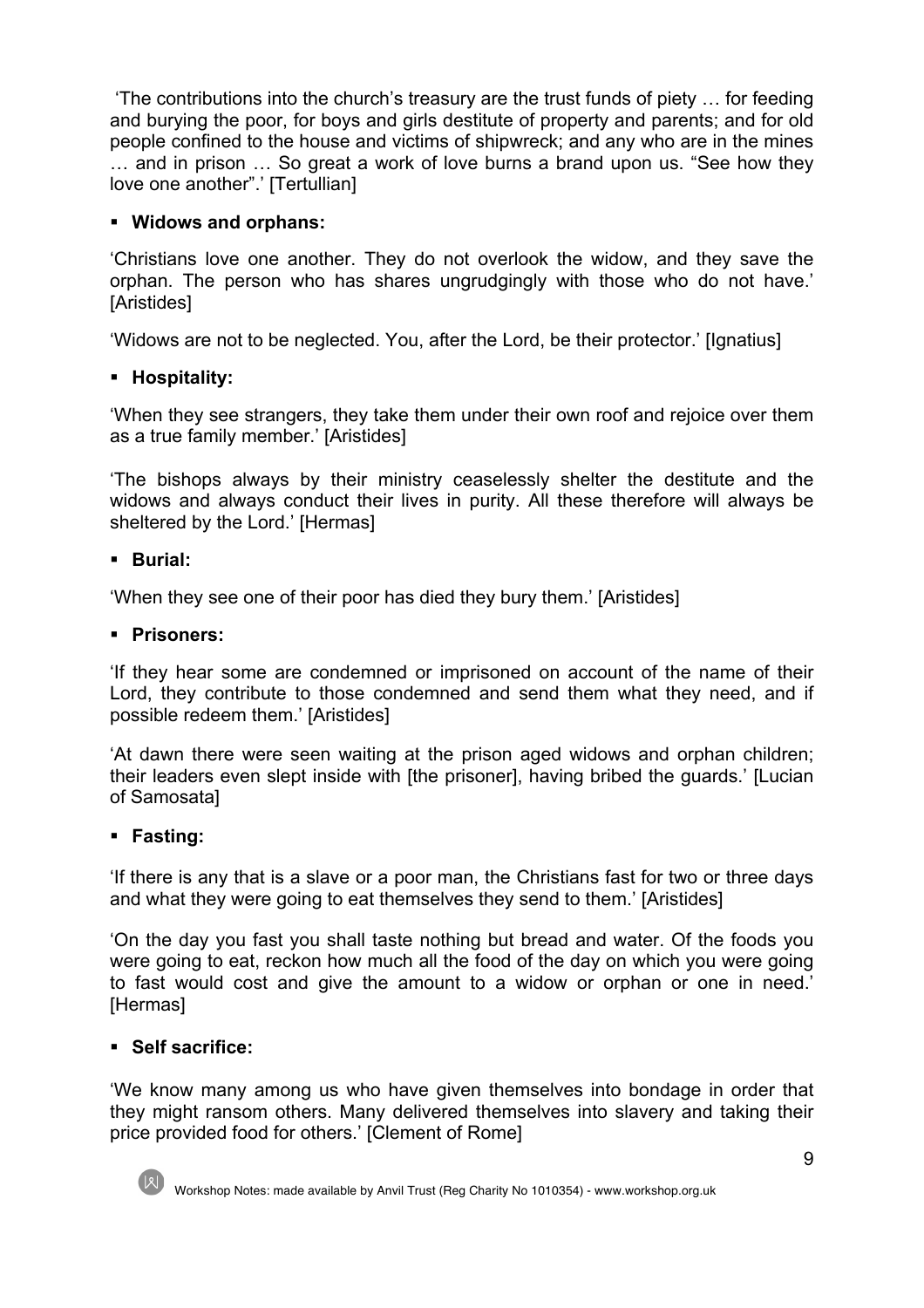In Dura-Europos, near the Euphrates, an early building dedicated to Christian worship has been discovered. It was two houses knocked into one; an upstairs worship area, below which was a room of the same size given over to storing goods for distribution to the poor. These Christians gave as much space to the needs of the poor as they did to worship!

## **Christian impact**

Down through the centuries Christians have continued to make a huge impact in their care for the poor and needy. Let us reflect on this together.

**EXERCISE 1.** List as many of the areas of social concern as possible of which you are aware Christians have made a significant impact down through the centuries. Be as specific as possible and name individuals if you are able to do so.

**EXERCISE 2:** Review your list and see if you can identify any areas of social concern in which a Christian impact was absent. If so, can you think of any reason why this might have been the case?

## **NEED AND NEIGHBOUR**

**'I was hungry…'**

'What must I do to receive eternal life?' … 'Love God … and your neighbour as your self.' … 'Who is my neighbour?' … 'Which of these three was a neighbour?' 'The one who was kind to him.' 'You go then and do the same.' [Luke 10:25-37]

The power of the questions and answers in the story of the 'Good Samaritan' are inescapably hard-hitting. In summary it is saying that you cannot define a neighbour, you can only be a neighbour. A neighbour is anyone – irrespective of race, gender, creed – who faces need. Such a person is deserving of unqualified love. It is people who love God completely and others selflessly who are the kind of people who receive eternal life.

'I was hungry and you fed me, thirsty and you gave me drink; I was a stranger and you received me into your homes, naked and you clothed me; I was sick and you took care of me, in prison and you visited me … I tell you, whenever you did this to the least important of these brothers of mine, you did it for me!' [Matt 25:35-40]

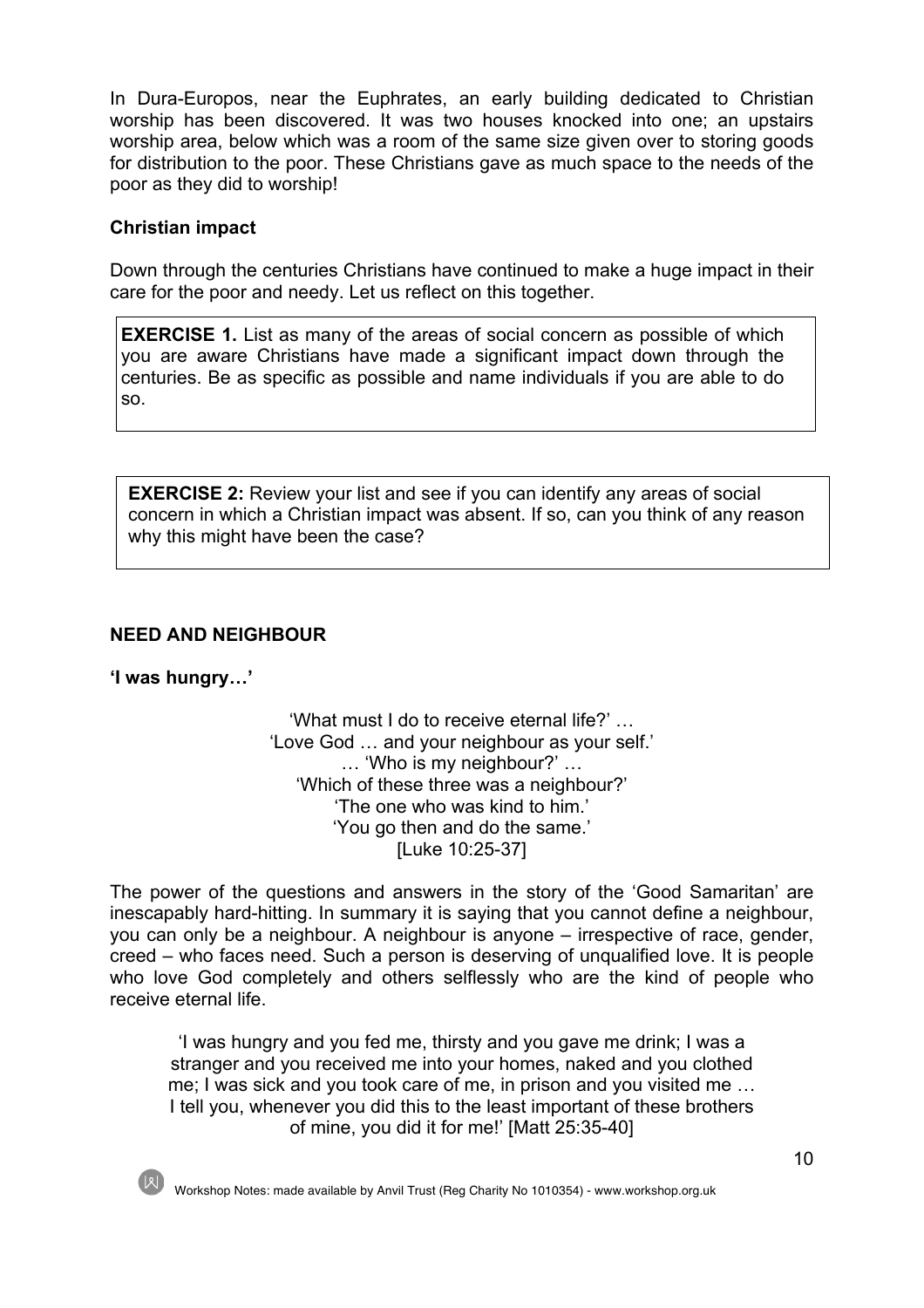These words of Jesus are exciting, disturbing and difficult. They are exciting because of the link made between actions towards people being actions towards Jesus. They are disturbing because of the consequences of the action or inaction [see esp. vv34 and 41]. They are difficult because there is debate as to whom Jesus is referring to by 'my brothers' [v40] and 'least important ones' [v45]. Is it non-Christian response to suffering Christians? But these unbelievers are spoken of as 'the righteous' [vv33,37]. Even if the primary meaning is a reference to poor believers, the rest of Jesus' teaching requires us to apply the principle to believing and unbelieving poor alike. In our treatment of the poor is our treatment of Jesus and such action has eternal consequences.

#### **The poor are always with you**

'Then Mary took very expensive perfume .. poured it on Jesus' feet, and wiped them with her hair … One of Jesus' disciples said, "Why wasn't the perfume sold and the money given to the poor?" … But Jesus said, "Leave her alone! Let her keep what she has done for the day of my burial. The poor will always be with you, but you will not always have me."' (John 12:3-7)

This story is important. The worship of Jesus is primary but, as we have seen, in the measure in which we care for the poor is the extent to which we show our love for him. Jesus will soon be gone; Mary senses this and anoints him in love. Jesus' reply to the quibble about waste suggests that from now on there will be ample opportunity to show care for the poor; though not in this physical way for Jesus. An implication that caring for the poor in the future would be a way of continuing to show extravagant affection for Jesus is a strong possibility.

The consistent testimony of Scripture is that worship and concern for the poor flow together. The long-running debate as to whether social action is a distraction for the church is easily answered. Worship and care for the poor cannot be separated. Christians know that until the *parousia* the poor will always be among them. Until Jesus returns they work to meet need, change structures and witness to the one who though 'rich, yet for our sakes became poor, so that by his poverty we might become rich' [2 Cor 8:9]. The principle still applies.

**EXERCISE 3:** Give a clear definition of the word 'poor' which would help Christians identify them in today's world.

**EXERCISE 4:** According to the above definition, among which social groups and areas of society [national and international] would you expect to find the poor? List as many as you can below.



**:**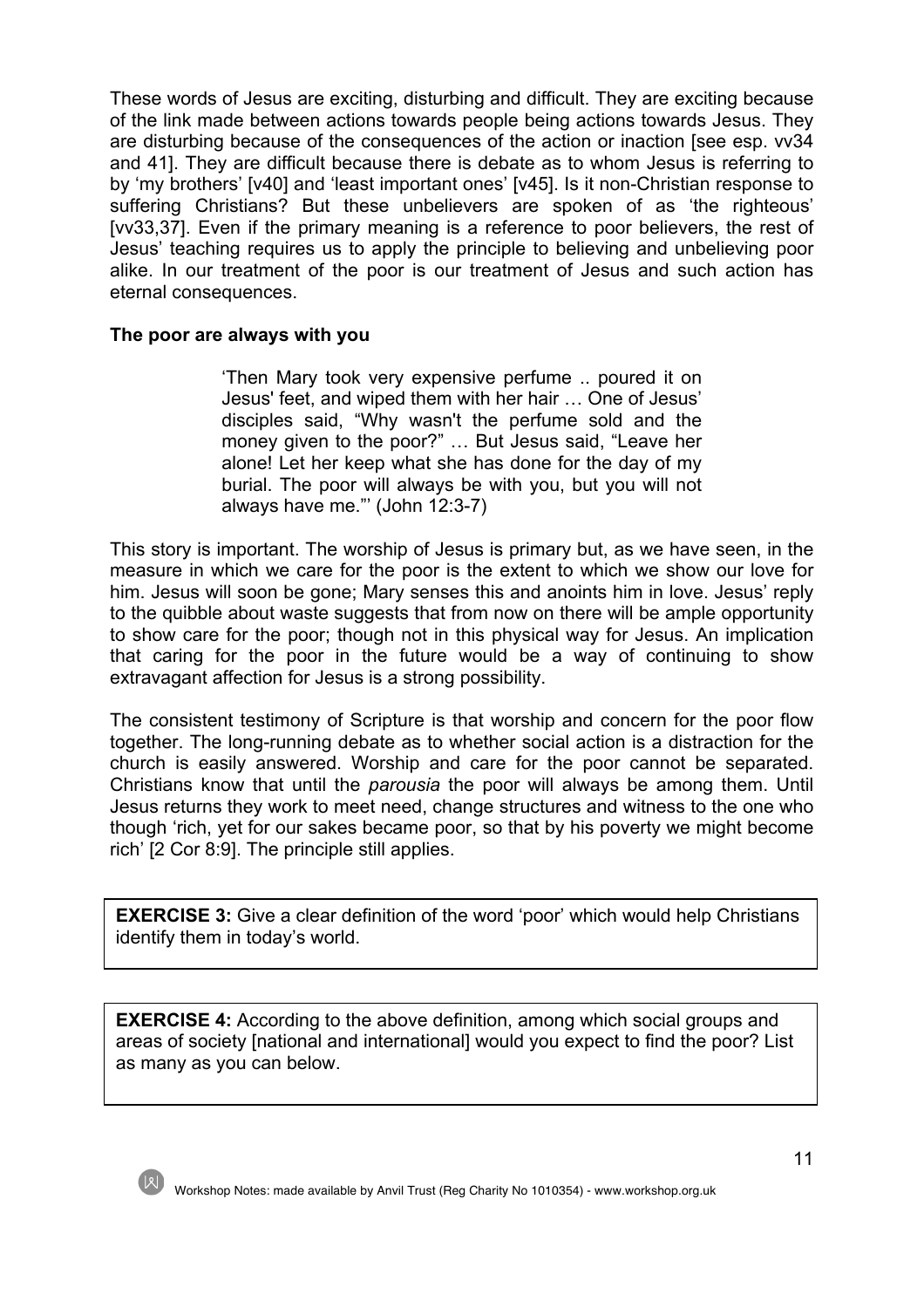## **Hunger and thirst after justice**

The challenge of the poor is a constant challenge to our spirituality and the true character of our concerns. Jesus says:

### 'Blessed are those who hunger and thirst after righteousness / justice, you shall be satisfied.' (Matt 5:6)

'Seek first the kingdom of God and his righteousness / justice and all these things will be added to you.' (Matt 6:33)

The Greek word *dikaiosune* can mean both 'righteousness' and 'justice'. There is certainly a sense of double meaning in both these sayings of Jesus. The desire to be the people God wants us to be in our relationship with him, but recognising that to be that kind of person it requires that we work for justice and the needs of the poor.

What can we do? Here are some suggestions:

- **Think right:** identify injustice in our heart and attitudes;
- **See straight:** recognise injustice at all levels of society;
- **Pray through:** ask for God's wisdom, agenda and power;
- **Be vulnerable:** open yourself to others in time, money, security;
- **Shout loud:** make your voice heard in the social / political arena;
- **Join forces:** link with other groups in key areas / issues;
- **Step out:** move into spaces where nothing is being done;
- **Stand firm:** amid inevitable resistance and opposition.

#### **A simple working maxim**

- 'What is in your heart?'
- 'What is in your hand?'
- 'What is in your reach?'

#### **Questions and Reflections**

**1.** Has the principle of 'Jubilee' any practical significance in the life of the new covenant? If so, how could it be practised by Christians today? If not, does it have any significance at all?

**2.** To what extent should 'evangelism' and 'social involvement' be seen as one single Christian activity? Does this way of thinking present any dangers? Does failing to think this way present dangers?